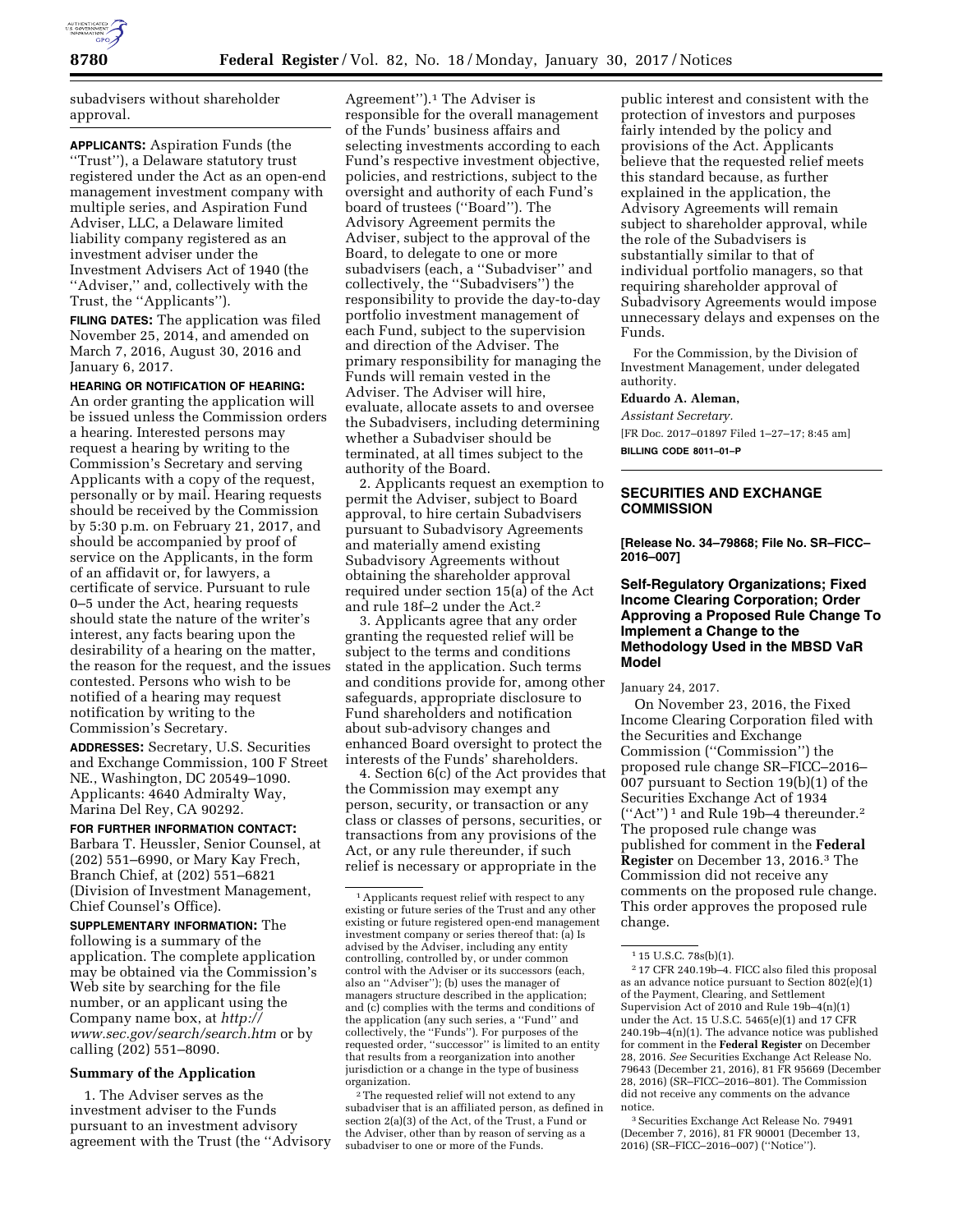## **I. Description**

As described by FICC in the proposed rule change, FICC proposes to change the methodology that it currently uses in the Mortgage-Backed Securities Division's (''MBSD'') value-at-risk (''VaR'') model from one that employs a full revaluation approach to one that would employ a sensitivity approach.4 In connection with this change, FICC also proposes to amend the MBSD Clearing Rules (''MBSD Rules'') to: (i) Amend the definition of VaR Charge<sup>5</sup> to reference an alternative volatility calculation (''Margin Proxy'') that FICC would use in the event that data used for the sensitivity approach is unavailable for an extended period of time; 6 (ii) revise the definition of VaR Charge to include a VaR floor that FICC would use as an alternative to the amount calculated by the proposed VaR model for portfolios where the VaR floor would be greater than the model-based charge amount (''VaR Floor''); (iii) eliminate two components from the Required Fund Deposit 7 calculation that would no longer be necessary following implementation of the proposed VaR Charge; and (iv) change the margining approach that FICC may use for certain securities with inadequate historical pricing data from one that calculates charges using a historic index volatility model to one that would use a haircut method.

## *A. Overview of the Required Fund Deposit and Clearing Fund Calculation*

A key tool that FICC uses to manage market risk is the daily calculation and collection of Required Fund Deposits from MBSD clearing members (''Clearing Members'').8 The Required Fund Deposit serves as each Clearing Member's margin. The aggregate of all Clearing Members' Required Fund

Deposits constitutes the Clearing Fund 9 of MBSD, which FICC would access should a defaulting Clearing Member's own Required Fund Deposit be insufficient to satisfy losses to FICC caused by the liquidation of that Clearing Member's portfolio.

According to FICC, the objective of a Clearing Member's Required Fund Deposit is to mitigate potential losses to FICC associated with liquidation of such Clearing Member's portfolio in the event that FICC ceases to act for such Clearing Member (*i.e.,* a ''default'').10 Pursuant to MBSD Rules, each Clearing Member's Required Fund Deposit amount consists of multiple components. Of all of the components, the VaR Charge comprises the largest portion of a Clearing Member's Required Fund Deposit amount.

Generally, the VaR Charge is calculated using a risk-based margin methodology that is intended to capture the market price risk associated with the securities in a Clearing Member's portfolio. More specifically, FICC calculates the VaR Charge using a methodology referred to as the full revaluation approach. The full revaluation approach uses a historical simulation method to fully re-price each security in a Clearing Member's portfolio. According to FICC, the methodology is designed to project the potential gains or losses that could occur in connection with the liquidation of a defaulting Clearing Member's portfolio, assuming that a portfolio would take three days to hedge or liquidate in normal market conditions.11 The projected liquidation gains or losses are used to determine the amount of the VaR Charge, which is calculated to cover projected liquidation losses at a 99 percent confidence level.12

If FICC determines that a security's price history is incomplete and the market price risk cannot be calculated by the VaR model, then FICC applies the Margin Proxy until such security's trading history and pricing reflects market risk factors that can be appropriately calibrated from the security's historical data.<sup>13</sup>

10*See* Notice, 81 FR at 90002.

## *B. Proposed Changes to the VaR Charge Calculation*

According to FICC, during the volatile market period that occurred during the second and third quarters of 2013, FICC's full revaluation approach did not respond effectively to the levels of market volatility at that time, and the model did not achieve a 99 percent confidence level.14 This prompted FICC to employ the Margin Proxy—a supplemental risk charge to ensure that each Clearing Member's VaR Charge would achieve a minimum 99 percent confidence level.15

FICC reviewed the existing model's deficiencies, examined the root causes of the deficiencies, and considered options that would remediate the model weaknesses. As a result of this review, FICC now proposes to change MBSD's methodology for calculating the VaR Charge by: (i) Replacing the full revaluation approach with the sensitivity approach; (ii) using the Margin Proxy as an alternative volatility calculation in the event that the data used for the sensitivity approach is unavailable for an extended period of time; and (iii) establishing a VaR Floor to address a circumstance where the proposed VaR model yields a VaR Charge amount that is lower than 5 basis points of the market value of a Clearing Member's gross unsettled positions.<sup>16</sup>

# (i) Proposed Sensitivity Approach

FICC's current full revaluation method uses valuation algorithms to fully re-price each security in a Clearing Member's portfolio over a range of historically simulated scenarios. While there are benefits to this method, according to FICC, its deficiencies are that it requires significant historical market data inputs, calibration of various model parameters, and extensive quantitative support for price simulations.17 FICC believes that the proposed sensitivity approach would address these deficiencies because it would leverage external vendor expertise in supplying the market risk

17*See* Notice, 81 FR at 90003.

<sup>4</sup>The proposed sensitivity approach methodology would be reflected in the Methodology and Model Operations Document—MBSD Quantitative Risk Model (''QRM Methodology''). FICC requested confidential treatment of the QRM Methodology and filed it separately with the Secretary of the Commission, pursuant to Rule 24b–2 under the Act. *See* 17 CFR 240.24b–2.

<sup>5</sup>The term ''VaR Charge'' means, with respect to each margin portfolio, a calculation of the volatility of specified net unsettled positions of an MBSD clearing member, as of the time of such calculation. *See* MBSD Rule 1.

<sup>6</sup> Details of the Margin Proxy methodology would be reflected in the QRM Methodology.

<sup>7</sup>The term ''Required Fund Deposit'' means the amount an MBSD clearing member is required to deposit to the Clearing Fund pursuant to MBSD Rule 4. *See* MBSD Rule 1 and MBSD Rule 4 Section 2.

<sup>8</sup>The term ''Clearing Member'' means any entity admitted into membership pursuant to MBSD Rule 2A. *See* MBSD Rule 1.

<sup>9</sup>The term ''Clearing Fund'' means the Clearing Fund established by FICC pursuant to MBSD Rules, which shall be comprised of the aggregate of all Required Fund Deposits and all other deposits, including cross-guaranty repayment deposits. *See*  MBSD Rule 1.

 $11$  *Id.* 

<sup>12</sup>The 99 percent confidence level does not apply to unregistered investment pool clearing members, which are subject to a VaR Charge with a higher minimum targeted confidence level assumption of 99.5 percent.

<sup>13</sup>*See* MBSD Rule 4 Section 2(c).

<sup>14</sup>*See* Notice, 81 FR at 90002–03.

<sup>15</sup>The Margin Proxy is currently used to provide supplemental coverage to the VaR Charge; however, under this proposed change, the Margin Proxy would only be used as an alternative volatility calculation in the event that the requisite data used for the sensitivity approach is unavailable for an extended period of time.

<sup>16</sup>Assuming the market value of gross unsettled positions of \$500,000,000, the VaR Floor calculation would be .0005 multiplied by \$500,000,000 = \$250,000. If the VaR model charge is less than \$250,000, then the VaR Floor calculation of \$250,000 would be set as the VaR Charge.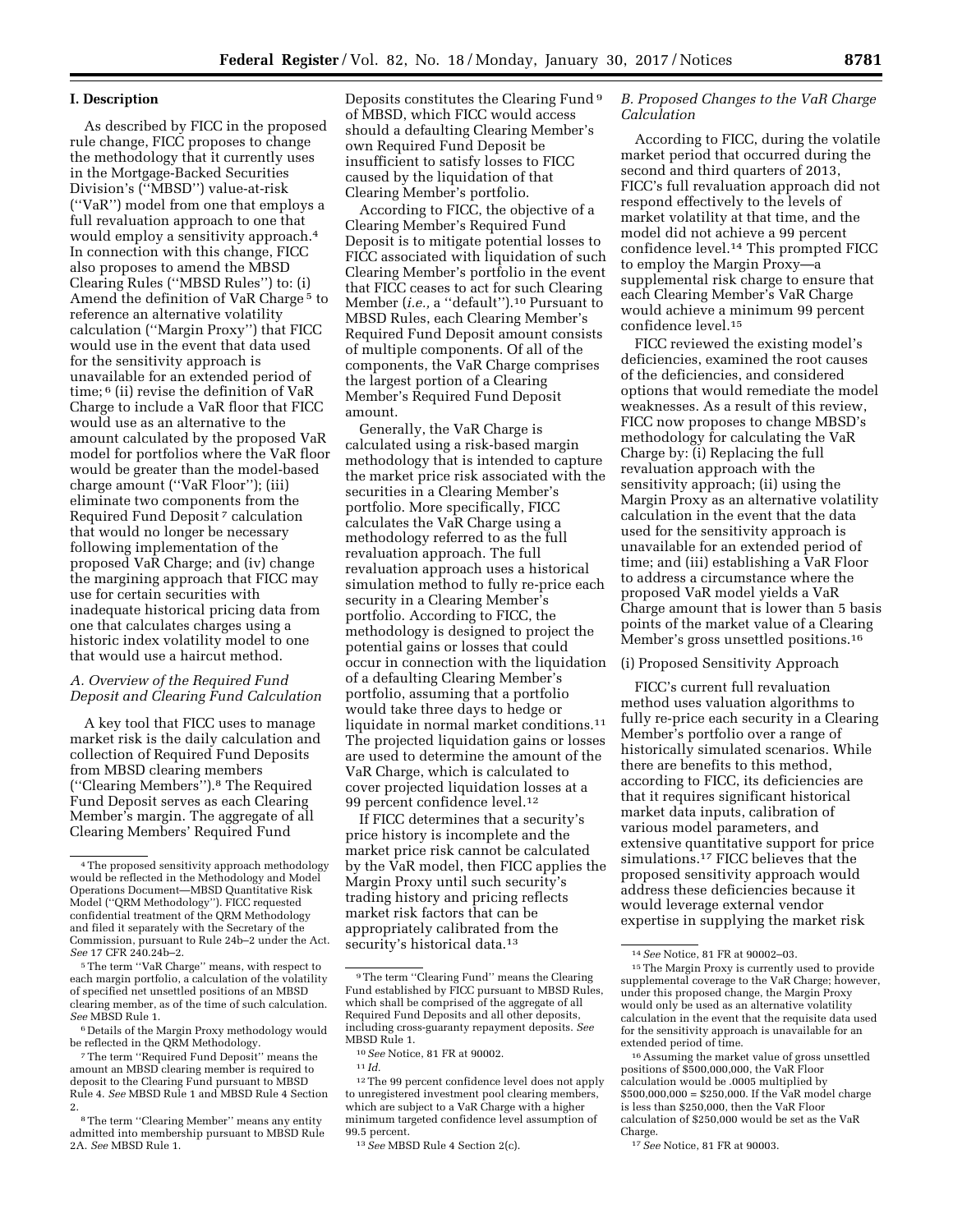attributes,18 which would then be incorporated by FICC into its model to calculate the VaR Charge.19

Because data quality is an important component of calculating the VaR Charge, FICC would conduct independent data checks to verify the accuracy and consistency of the data feed received from the vendor. According to FICC, it has reviewed a description of the vendor's calculation methodology and the manner in which the market data is used to calibrate the vendor's models, and it states that it understands and is comfortable with the vendor's controls, governance process, and data quality standards.20 Additionally, FICC would conduct an independent review of the vendor's release of a new version of the model. To the extent that the vendor changes its model and methodologies that produce the risk factors and risk sensitivities, FICC would review the effects (if any) of these changes on FICC's proposed sensitivity approach. Moreover, according to FICC, it does not believe that engaging the vendor would present a conflict of interest to FICC because the vendor is not an existing Clearing Member nor are any of the vendor's affiliates existing Clearing Members.21 To the extent that the vendor or any of its affiliates submit an application to become a Clearing Member, FICC states that it will negotiate an appropriate information barrier with the applicant in an effort to prevent a conflict of interest from arising.22

According to FICC, the sensitivity approach would provide three key benefits.23 First, the sensitivity approach would incorporate both historical data and current risk factor sensitivities while the full revaluation approach is calibrated with only historical data. According to FICC, the integration of both observed risk factor changes and current market conditions would enable the model to more effectively respond to current market price moves that may not be reflected in the historical price moves.24 FICC

24 *Id.* 

performed backtesting to validate the performance of the proposed model and determine the impact on the VaR Charge. According to FICC, the backtesting results and impact study show that the sensitivity approach provides better coverage on volatile days and a material improvement in margin coverage, while not significantly increasing the overall Clearing Fund.25 FICC believes that the proposed sensitivity approach would be more responsive to changing market dynamics and would not negatively impact FICC or its Clearing Members.26

Second, FICC states that the proposed sensitivity approach would provide more transparency to Clearing Members. Since Clearing Members typically use risk factor analysis for their own risk and financial reporting, these Clearing Members would have comparable data and analysis to assess the variation in their VaR Charges based on changes in the market value of their portfolios. Therefore, Clearing Members would be able to simulate the VaR Charge to a closer degree than under the existing VaR model.

Third, FICC states that the proposed sensitivity approach would better provide FICC with the ability to increase the look-back period used to generate the risk scenarios from one year to 10 years plus an additional stressed period, as determined necessary by FICC.<sup>27</sup> The extended look-back period would be used to ensure that the historical simulation is inclusive of stressed market periods. While FICC could extend the one-year look-back period in the existing full revaluation approach to a 10-year look-back period, performance of the existing model could deteriorate if current market conditions are materially different than indicated in the historical data. Additionally, since the full revaluation method requires FICC to maintain in-house complex

27Under the proposed model, the 10-year lookback period would include the 2008/2009 financial crisis scenario. To the extent that an equally or more stressed market period does not occur when the 2008/2009 financial crisis period is phased out from the 10-year look-back period (*e.g.,* from September 2018 onward), FICC would continue to include the 2008/2009 financial crisis scenario in its historical scenarios. However, if an equally or more stressed market period emerges in the future, FICC may choose not to augment its 10-year historical scenarios with those from the 2008/2009 financial crisis. On an annual basis, FICC would assess whether an additional stressed period should be included. This assessment would include a review of: (i) The largest moves in the dominating market risk factor of the proposed VaR model; (ii) the impact analyses resulting from the removal and/ or addition of a stressed period; and (iii) the backtesting results of the proposed look-back period.

pricing models and mortgage prepayment models, enhancing these models to extend the look-back period to include 10-years of historical data would involve significant model development.

#### (ii) Proposed Margin Proxy

In connection with FICC's proposal to source data for the proposed sensitivity approach from an external vendor, FICC is also proposing procedures that would govern in the event that the vendor fails to provide sensitivity data and risk factor data. If the vendor fails to provide any data or a significant portion of the data timely, FICC would use the most recently available data on the first day that such data disruption occurs.28 If it is determined that the vendor will resume providing data within five business days, management would determine whether the VaR Charge should continue to be calculated by using the most recently available data along with an extended look-back period or whether the Margin Proxy should be invoked, as described below. If it is determined that the data disruption will extend beyond five business days, the Margin Proxy would be applied.

FICC would calculate the Margin Proxy on a daily basis, and the Margin Proxy method would be subject to monthly performance review. FICC would monitor the performance of the calculation on a monthly basis to ensure that it could be used in the circumstance described above. Specifically, FICC would monitor each Clearing Member's Required Fund Deposit and the aggregate Clearing Fund requirements versus the requirements calculated by Margin Proxy. FICC would also backtest the Margin Proxy results versus the three-day profit and loss based on actual market price moves. If FICC observes material differences between the Margin Proxy calculations and the aggregate Clearing Fund requirement calculated using the proposed VaR model, or if the Margin Proxy's backtesting results do not meet FICC's 99 percent confidence level, management may recommend remedial actions, such as increasing the look-back

<sup>18</sup>The risk factors that would be incorporated into MBSD's proposed VaR methodology are key rate, convexity, spread, volatility, mortgage basis and time, as more fully described in the Notice. *See*  Notice, 81 FR at 90003.

<sup>19</sup>FICC states that by leveraging external vendor expertise, FICC would not need to develop such expertise in-house to supply the market risk attributes that would then be incorporated by FICC into its model to calculate the VaR Charge. *See*  Notice, 81 FR at 90004.

<sup>20</sup>*See* Notice, 81 FR at 90003.

<sup>21</sup>*See* Notice, 81 FR at 90004.

<sup>22</sup>The Commission understands that FICC will

address any potential conflicts of interest. 23*See* Notice, 81 FR at 90004.

<sup>25</sup> *Id.* 

<sup>26</sup> *Id.* 

<sup>28</sup>FICC states it has existing policies and procedures in accordance with Regulation Systems Compliance and Integrity (''SCI''), 17 CFR 242.1001(c)(1) (''Regulation SCI''), to determine whether a disruption to, or significant downgrade of, the normal operation of FICC's risk management system has occurred as defined under Regulation SCI. In the event that the vendor fails to provide the requisite sensitivity data and risk factor data, the responsible SCI personnel at FICC would determine whether an SCI event has occurred, and FICC would fulfill its obligations with respect to the SCI event.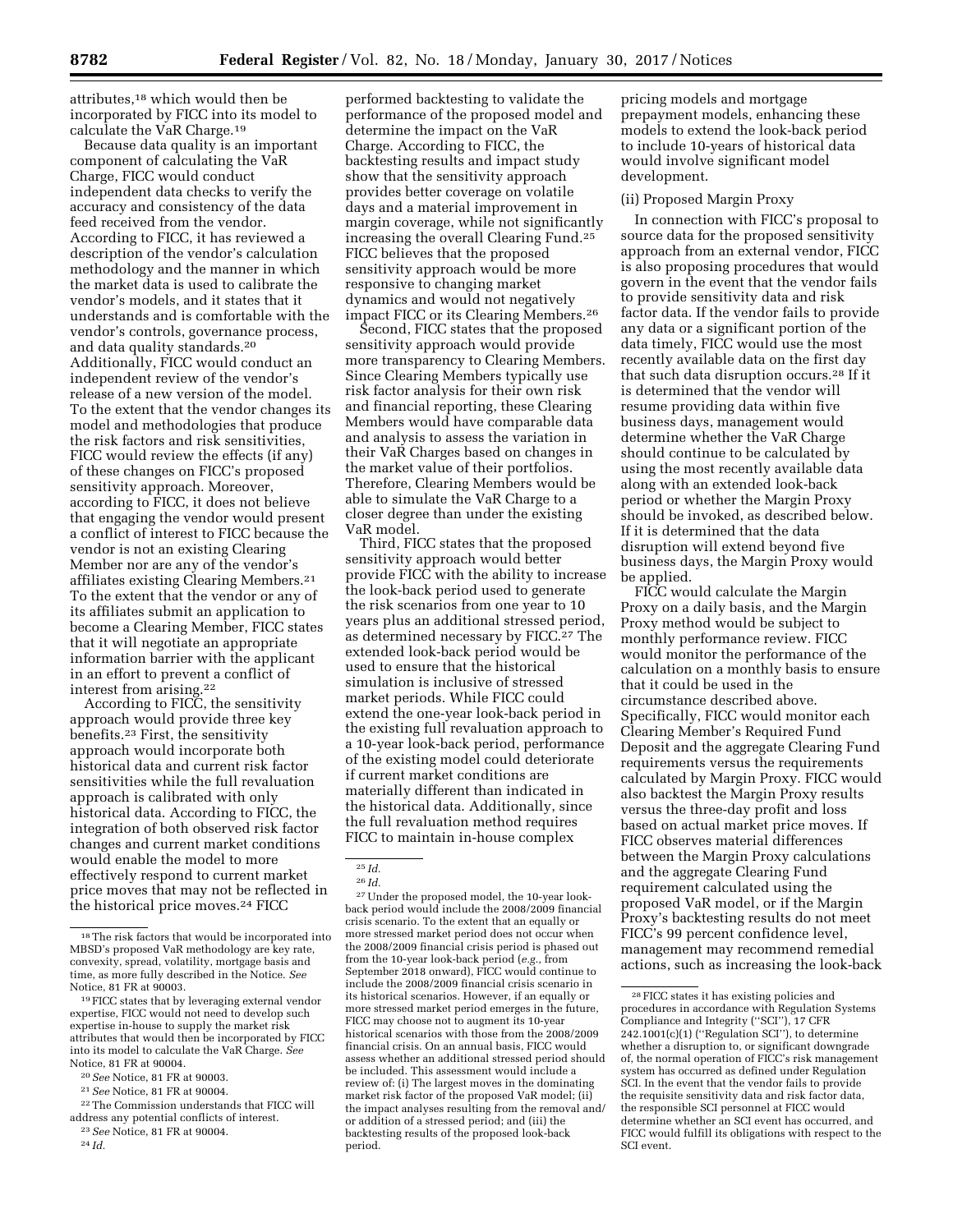period and/or applying an appropriate historical stressed period to the Margin Proxy calibration.

(iii) Proposed Change To Establish a VaR Floor

FICC proposes to amend the definition of VaR Charge to include a VaR Floor. The VaR Floor would be used as an alternative to the amount calculated by the proposed model for portfolios where the VaR Floor would be greater than the model-based charge amount. FICC's proposal to establish a VaR Floor seeks to address the risk that the proposed VaR model may calculate too low a VaR Charge for certain portfolios where the VaR model applies substantial risk offsets among long and short positions in different classes of mortgage-backed securities that have a high degree of historical price correlation. According to FICC, because this high degree of historical price correlation may not apply in future changing market conditions,29 it is prudent to apply a VaR Floor that is based upon the market value of the gross unsettled positions in the Clearing Member's portfolio to protect FICC against such risk in the event that FICC is required to liquidate a large mortgagebacked securities portfolio in stressed market conditions.

# *C. Proposed Change To Eliminate the Coverage Charge and the Margin Requirement Differential*

FICC proposes to eliminate two components of the Required Fund Deposit—the Coverage Charge 30 and the Margin Requirement Differential (''MRD'') 31—that FICC believes would become unnecessary with the proposed changes to the VaR Charge. Both components are based on historical portfolio activity, which may not be indicative of a Clearing Member's current risk profile, but were

<sup>30</sup>The Coverage Charge is an additional charge to help bring a Clearing Member's margin coverage to a targeted confidence level by preemptively increasing the Required Fund Deposit by an amount calculated to forecast potential deficiencies in the margin coverage. *See* MBSD Rule 1.

31The MRD is designed to help mitigate the risks posed to FICC by day-over-day fluctuations in a Clearing Member's portfolio. It does this by forecasting future changes in a Clearing Member's portfolio based on a historical look-back of each portfolio over a given time period. *See* MBSD Rule  $\frac{32 \text{} \text{} \text{} \text{} \text{} \text{} \text{} \text{} \text{}}{32 \text{} \text{} \text{} \text{} \text{} \text{}}$  Rule 4 Section 2(c).

determined by FICC to be appropriate to address potential shortfalls in margin charges under the existing VaR model.

According to FICC, as part of the development and assessment of the sensitivity approach for the proposed VaR model, FICC obtained an independent validation of the proposed model by an external party, backtested the model's performance and analyzed the impact of the margin changes. Results of the analysis indicated that the proposed sensitivity approach would be more responsive to changing market dynamics and a Clearing Member's portfolio composition coverage than the existing model. The model validation and backtesting analysis also demonstrated that the proposed sensitivity model would provide sufficient margin coverage on a standalone basis. Because testing and validation of MBSD's proposed VaR model show a material improvement in margin coverage, FICC believes that the Coverage Charge and MRD components are no longer necessary.

# *D. Proposed Change To Replace the Historic Index Volatility Model With a Haircut Method*

According to FICC, occasionally, portfolios contain classes of securities that reflect market price changes not consistently related to historical risk factors. The value of these securities is often uncertain because the securities' market volume varies widely, which limits their price histories. Since the volume and price information for such securities is not robust, a historical simulation approach would not generate VaR Charge amounts that adequately reflect the risk profile of such securities. Currently, MBSD Rule 4 provides that FICC may use a historic index volatility model to calculate the VaR component of the Required Fund Deposit for these classes of securities.32 FICC is proposing to amend MBSD Rule 4 to replace the historic index volatility model with a haircut method. FICC believes that the haircut method would better capture the risk profile of these securities because the lack of adequate historical data makes it difficult to map such securities to a historic index volatility model.

FICC proposes to calculate the component of the Required Fund Deposit applicable to these securities by applying a fixed haircut level to the gross market value of the positions. FICC has selected an initial haircut of one percent based on its analysis of a five-year historical study of three-day returns during a period that such securities were traded. This percentage

would be reviewed annually or more frequently if market conditions warrant and updated, if necessary, to ensure sufficient coverage.

# **II. Discussion and Commission Findings**

Section  $19(b)(2)(C)$  of the Act 33 directs the Commission to approve a proposed rule change of a selfregulatory organization if it finds that the proposed rule change is consistent with the requirements of the Act and the rules and regulations thereunder applicable to such organization.

The Commission finds that the proposed rule change described above is consistent with the Act, in particular Section  $17A(b)(3)(F)$  of the Act,<sup>34</sup> and Rules 17Ad–22(b)(1) 35 and (b)(2) under the Act.36

Section 17A(b)(3)(F) of the Act<sup>37</sup> requires that the rules of a registered clearing agency must be designed to, among other things, assure the safeguarding of securities and funds which are in the custody or control of the clearing agency or for which it is responsible. As discussed above, FICC is proposing a number of changes to the way it calculates its Required Fund Deposits—a key tool that FICC uses to mitigate potential losses to FICC associated with liquidating a Clearing Member's portfolio in the event of Clearing Member default. The Commission believes that the proposed changes are designed to assure the safeguarding of securities and funds which are in the custody or control of FICC or for which it is responsible because they are designed to enable FICC to better limit its exposure to Clearing Members in the event of Clearing Member default.

First, FICC proposes to implement the sensitivity approach to its VaR Charge calculation. The change would enable FICC to better limit its exposure to Clearing Members by correcting deficiencies in MBSD's existing VaR methodology by leveraging an external vendor's expertise in supplying market risk attributes used to calculate the VaR Charge in the proposed sensitivity approach. In turn, the sensitivity approach would enable FICC to view and respond more effectively to market volatility by allowing FICC to attribute market price moves to various risk factors such as key rates. Second, the proposal to implement the Margin Proxy as a back-up methodology to the

<sup>29</sup>According to FICC, for example, and without limitation, certain classes of mortgage-backed securities may have highly correlated historical price returns despite having different coupons. However, if future mortgage market conditions were to generate substantially greater prepayment activity for some but not all such classes, these historical correlations could break down, leading to model-generated offsets that would not adequately capture a portfolio's risk.

<sup>33</sup> 15 U.S.C. 78s(b)(2)(C).

<sup>34</sup> 15 U.S.C. 78q–1(b)(3)(F).

<sup>35</sup> 17 CFR 240.17Ad–22(b)(1).

<sup>36</sup> 17 CFR 240.17Ad–22(b)(2).

<sup>37</sup> 15 U.S.C. 78q–1(b)(3)(F).